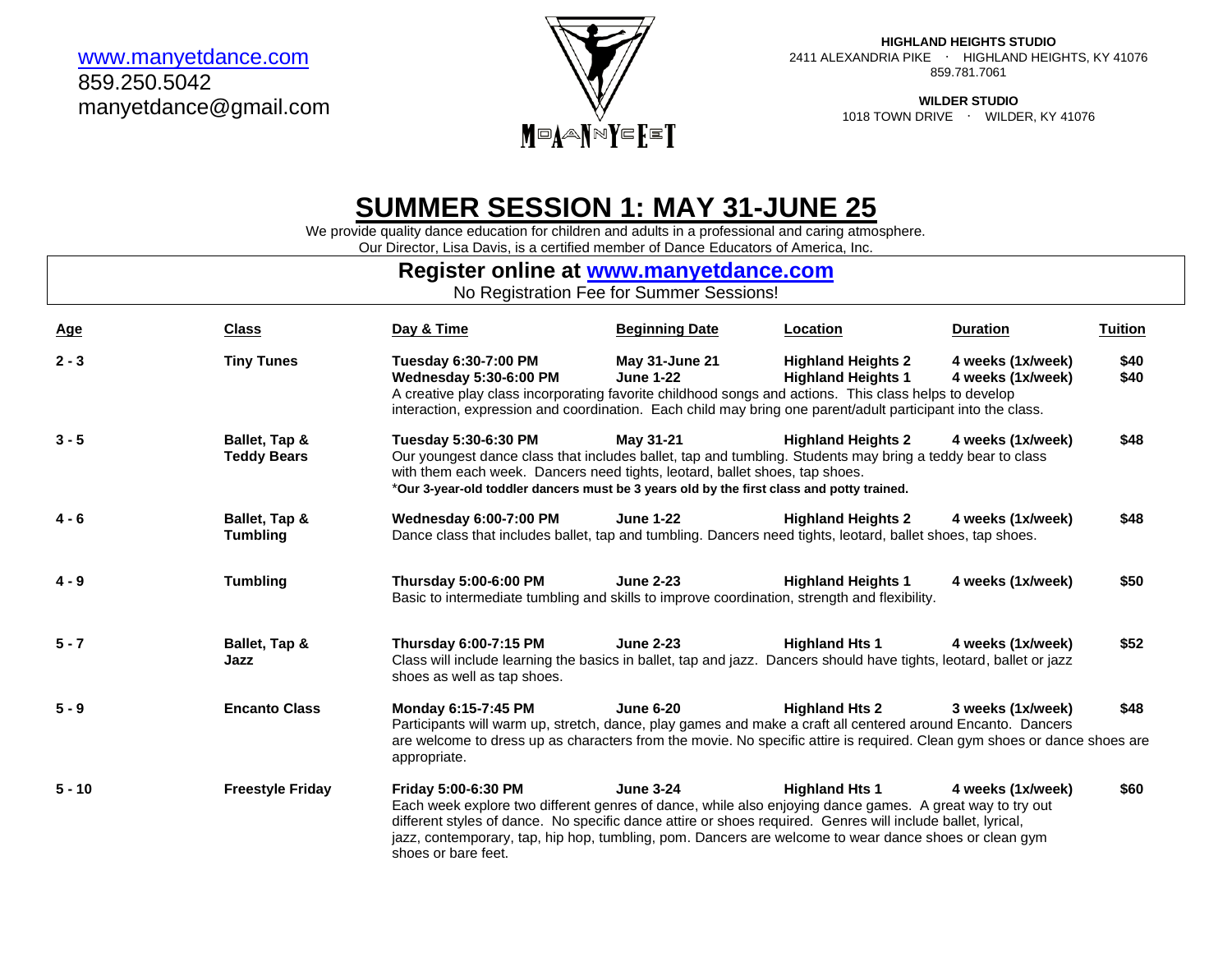| $6 - 9$              | <b>Storytime Dance</b><br><b>With Improv</b> | <b>Highland Hts. 2</b><br>Thursday 7:15-8:00 PM<br><b>June 2-23</b><br>4 weeks (1x/week)<br>Dancers will listen to a children's story while learning how to create movements to go along with the different<br>motions and feelings of the story. They will explore creative movement and improv. No specific attire is<br>required. Clean gyms shoes, ballet or jazz shoes or bare feet are appropriate. | \$45 |
|----------------------|----------------------------------------------|-----------------------------------------------------------------------------------------------------------------------------------------------------------------------------------------------------------------------------------------------------------------------------------------------------------------------------------------------------------------------------------------------------------|------|
| $7 - 10$             | Jazz &<br><b>Musical Theater</b>             | <b>Wednesday 7:00-8:00 PM</b><br><b>June 1-22</b><br><b>Highland Hts. 2</b><br>4 weeks (1x/week)<br>Dancers will explore many elements of jazz through jazz steps, combinations in the center and across the<br>floor and then incorporate that into fun musical theater style dances. Jazz or ballet shoes required.                                                                                     | \$48 |
| $8 - 11$             | <b>Dance Team</b><br>Prep                    | Monday 5:15-6:15 PM<br><b>June 6-20</b><br><b>Highland Hts. 2</b><br>3 weeks (1x/week)<br>Work on flexibility, leaps, kicks, turns, arm strength, jazz and pom technique. Great for dancers interested<br>in participating in their school dance teams in the future.                                                                                                                                     | \$40 |
| $10 - 12$            | <b>Ballet &amp; Jazz</b><br><b>Technique</b> | Thursday 5:15-6:30 PM<br><b>June 2-23</b><br><b>Highland Hts. 2</b><br>4 weeks (1x/week)<br>Improve on your technique through barre, center steps and across the floor combos. Especially helpful to those<br>wishing to try out for Troupe in the fall.                                                                                                                                                  | \$53 |
| $10 - 12$            | <b>Tap Technique</b>                         | Tuesday 7:00-7:45 PM<br>May 31-June 21<br><b>Highland Hts. 2</b><br>4 weeks (1x/week)<br>Improve on your technique through center steps and across the floor combos. Especially helpful to those<br>wishing to try out for Troupe in the fall.                                                                                                                                                            | \$48 |
| $10+$                | <b>Pre-Pointe</b>                            | May 31-June 21<br><b>Highland Hts. 1</b><br>Tuesday 5:15-6:00 PM<br>4 weeks (1x/week)<br>Anyone interested in going on pointe for the first time this coming fall MUST take pre-pointe class. This will<br>help perfect students' technique while strengthening their feet and ankles so that they can be successful when<br>going on pointe for the first time.                                          | \$48 |
| <b>Middle School</b> | Leaps & Turns                                | Monday 5:30-6:45 PM<br><b>June 6-20</b><br><b>Highland Hts. 1</b><br>3 weeks (1x/week)<br>Dancers will work on various leaps, turns and jumps while also conditioning and strengthening their body.                                                                                                                                                                                                       | \$45 |
| $12+$                | <b>Ballet Technique</b>                      | Thursday 6:30-7:30 PM<br><b>June 2-23</b><br><b>Highland Hts. 2</b><br>4 weeks (1x/week)<br>Improve on your technique through barre work, center steps and across the floor combos. Especially helpful to<br>those wishing to try out for Troupe in the fall.                                                                                                                                             | \$48 |
| $12+$                | <b>Pointe</b>                                | Tuesday 6:00-7:00 PM<br>May 31-June 21<br><b>Highland Hts. 1</b><br>4 weeks (1x/week)<br>For dancers with at least 3 years consecutive/recent ballet experience and was in pointe class this past<br>dance season.                                                                                                                                                                                        | \$48 |
| $13+$                | <b>Advanced Jazz</b>                         | Wednesday 6:45-7:45 PM<br><b>June 1-22</b><br><b>Highland Hts. 1</b><br>4 weeks (1x/week)<br>Strength your jazz technique through choreography and combos that include clean jazz lines, floor work, sharp<br>arms, turns, leaps and lots of style.                                                                                                                                                       | \$48 |
| $13+$                | <b>Advanced Tap</b>                          | Wednesday 6:00-6:45 PM June 1-22<br>Highland Hts. 1 4 weeks (1x/week)<br>Work on advanced tap rhythms in the center and across the floor as well as advanced tap tricks. Will also help<br>prepare for Senior and Elite Dance Troupe.                                                                                                                                                                     | \$45 |
| $13+$                | Lyrical                                      | Tuesday 7:00 - 8:00 PM<br>May 31 - June 21<br><b>Highland Hts. 1</b><br>4 weeks (1x/week)<br>Dancers will explore ballet-based movement through choreography that lends to expressing emotion while<br>dancing.                                                                                                                                                                                           | \$48 |
| <b>High School</b>   | Leaps & Turns                                | <b>Highland Hts. 1</b><br>Monday 6:45-8:00 PM<br><b>June 6-20</b><br>3 weeks (1x/week)<br>Dancers will work on various leaps, turns and jumps while also conditioning and strengthening their body.                                                                                                                                                                                                       | \$45 |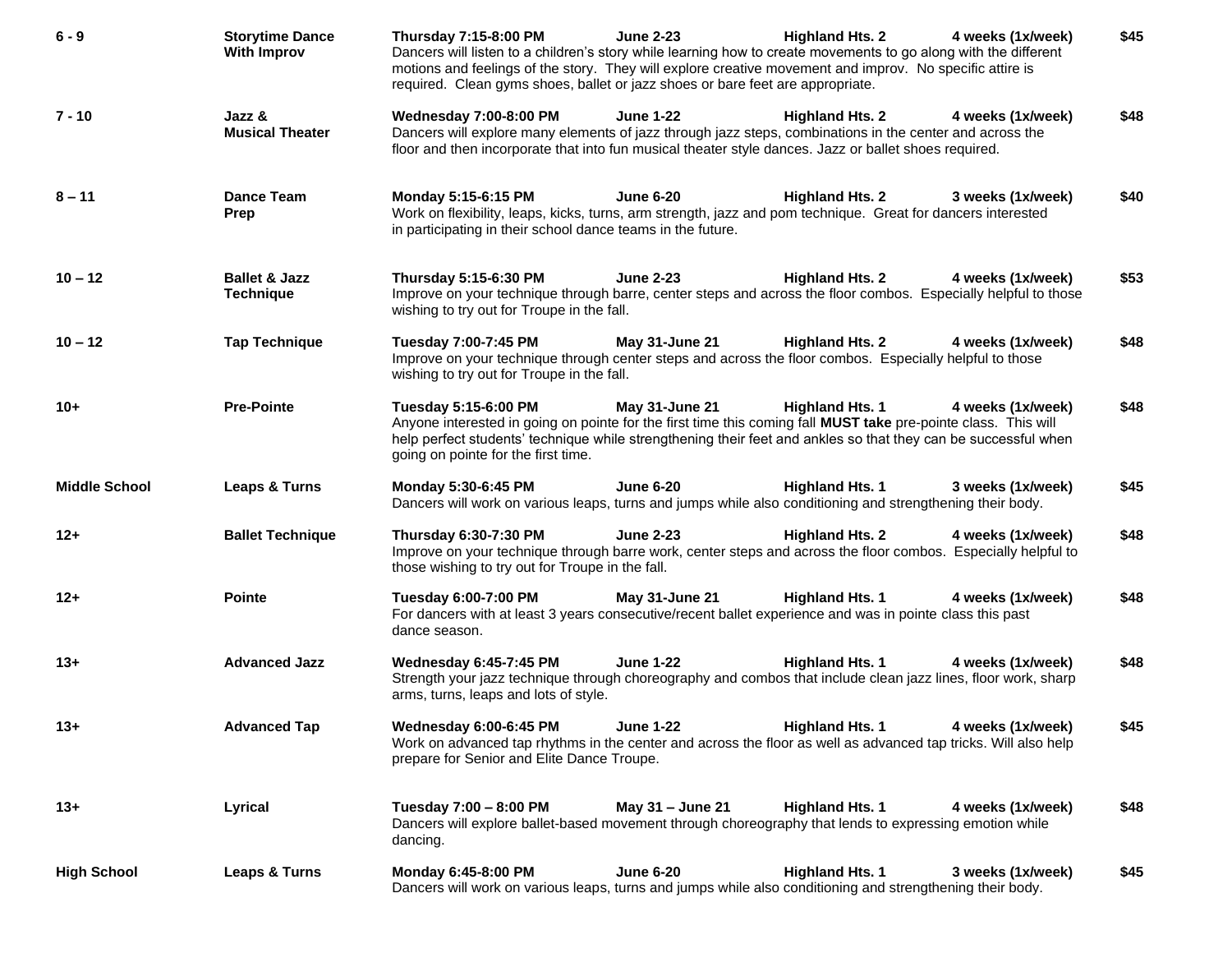| Adults (age 18+) | Alumni Jazz &<br>Lyrical    | <b>Thursday 8:30-9:30 PM</b><br>This class is designed for those advanced dancers who want a good dance workout for the summer. Ideal for<br>those that grew up dancing and may be home from college. Class will explore center combos, progressions<br>across the floor and choreography in jazz and lyrical.                                                        | <b>June 2-23</b>   | <b>Highland Hts. 1</b> | 4 weeks (1x/week) | \$48 |
|------------------|-----------------------------|-----------------------------------------------------------------------------------------------------------------------------------------------------------------------------------------------------------------------------------------------------------------------------------------------------------------------------------------------------------------------|--------------------|------------------------|-------------------|------|
| Adults (age 18+) | <b>Ballet For Beginners</b> | Tuesday 8:00-9:00 PM<br>A great way to stretch, exercise and work on grace while learning ballet technique. This class is for true beginners<br>with zero to one year experience. Comfortable clothing or workout clothing recommended. Dancers could wear<br>ballet shoes, jazz shoes or go barefoot.                                                                | May 31 - June 21   | <b>Highland Hts. 1</b> | 4 weeks (1x/week) | \$48 |
| Adults (age 18+) | <b>Back to Ballet</b>       | Thursday 7:30-8:30 PM<br>A great way to get back into ballet class. This class is for adults with previous ballet experience. They should<br>know basic ballet terminology and steps. Class will include barre work, center combinations and progressions<br>across the floor. Comfortable clothing or workout clothing recommended. Dancers could wear ballet shoes. | <b>June 2-23</b>   | <b>Highland Hts. 2</b> | 4 weeks (1x/week) | \$48 |
| Adults (age 18+) | <b>Happy Tapping!</b>       | Tuesday 8:00-8:45 PM<br>Dust off those tap shoes and re-live your love of tap. This class is for intermediate dancers. Tappers will learn<br>fun tap progressions across the floor as well as center combos. Comfortable clothing or work out clothing recommended.<br>Dancers will need tap shoes.                                                                   | May 31-June 21     | <b>Highland Hts. 2</b> | 4 weeks (1x/week) | \$45 |
| Adults (age 18+) | <b>Cardio Dance Class</b>   | <b>Wednesday 8:15-9:00 PM</b><br>A fun way to exercise through dance to popular music by learning short, fun, energetic dances that keep you moving.<br>Dances will cross genres of basic hip hop, Zumba and jazz. No experience is necessary. Anyone and everyone can<br>catch on and have fun getting a great cardio workout in!                                    | <b>June 1-2248</b> | <b>Highland Hts. 1</b> | 4 weeks (1x/week) | \$45 |

### **CAMPS**

Camp consists of dancing (ballet, jazz and hip hop based), games, tumbling, songs, crafts and a snack all provided by the studio. Campers will be dropped off and picked up from the small parking lot across the street from the playground at the Southgate community center. Week-long campers will also receive a Manyet camp shirt.

Campers are to bring: a bag/backpack each day that consists of a towel, sunscreen, and water bottle.

In the event of bad weather, camp will be at the Highland Heights studio and you will be notified via text.

Siblings receive a 10% discount when signed up together. You can have the option to sign up for individual days if there is availability. Individual day rate is \$35 per day – sibling discount does not apply and camper does not receive the camp shirt. Campers receive a 10% discount if you participated in one of our other 2022 camps. Discount cannot be combined with sibling discount.

| $5 - 12$ | <b>CAMP</b><br>"Superhero"   | Mon-Fri 8:45 AM-12:30 PM                                                                                                                                                                                                                      | June $6 -$ June 10                                                             | <b>Southgate Community</b><br><b>Center</b> | 1 weeks (5x/week) | $$130*$ |
|----------|------------------------------|-----------------------------------------------------------------------------------------------------------------------------------------------------------------------------------------------------------------------------------------------|--------------------------------------------------------------------------------|---------------------------------------------|-------------------|---------|
|          |                              | Marvel Monday, TMNT Tuesday (Ninja Turtles), DC Comic Wednesday, Villainous Thursday, First Responder<br>Friday. Songs, games and crafts will be reflective of each day's theme. Participants are welcome to dress<br>for the theme each day. |                                                                                |                                             |                   |         |
| $5 - 12$ | <b>CAMP</b><br>"Circus Camp" | Mon-Fri 8:45 AM-12:30 PM                                                                                                                                                                                                                      | June 13 – June 17<br><b>Southgate Community</b><br>1 weeks (5x/week)<br>Center |                                             |                   |         |
|          |                              | Magic Monday, Tightrope Tuesday, Wacky Wednesday, Carnival Thursday, Ferocious Friday. Songs, games and<br>crafts will be reflective of each day's theme. Participants are welcome to dress for the theme each day.                           |                                                                                |                                             |                   |         |